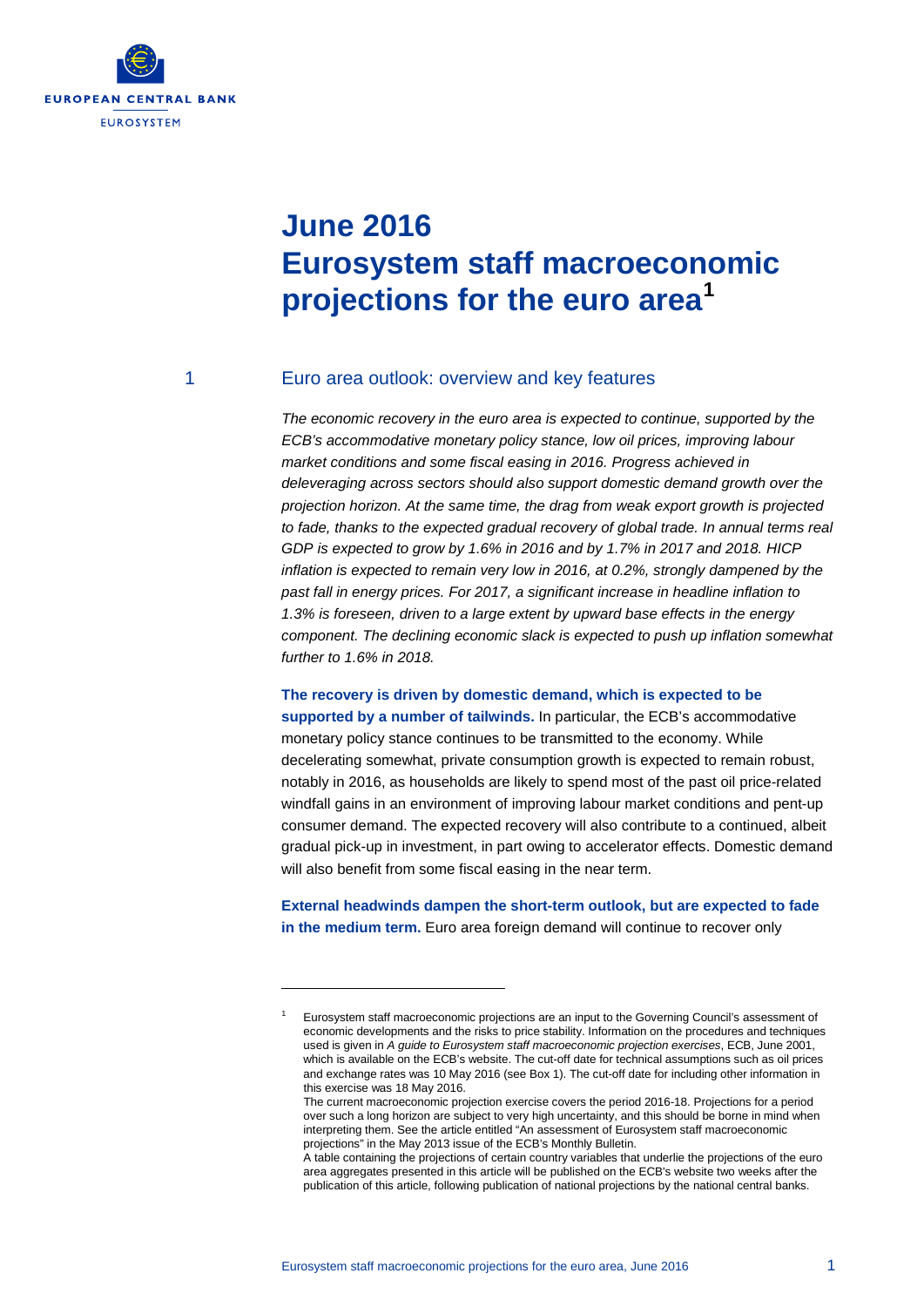modestly in the first half of 2016, still dampened by weak demand in emerging market economies. This adverse impact on extra-euro area export growth remains only partly mitigated by the favourable lagged effects of the past strong depreciation of the euro. Looking ahead, global activity outside the euro area is expected to strengthen gradually during the projection period, thereby supporting euro area foreign demand and thus extra-euro area exports.

**Developments in HICP energy prices remain crucial in explaining both the low level of headline inflation in 2016 and the sharp increase that is foreseen to take place between 2016 and 2017.** Large negative contributions from HICP energy inflation are expected to persist in 2016 and to dampen headline inflation. Significant upward base effects imply a strong increase of HICP energy inflation into positive territory in 2017. Once these upward base effects have faded, HICP energy inflation is expected to remain relatively stable over the remainder of the projection horizon. Upward pressures on HICP inflation excluding energy and food are envisaged to increase gradually over the projection horizon. Improvements in labour market conditions and the expected further strengthening of the economic recovery are expected to bolster wage growth and profit margins. Given the assumed increases in oil and non-energy commodity prices, upward indirect effects from these increases on HICP inflation excluding energy and food should build and eventually outweigh the fading dampening effects from previous commodity price falls. Continued upward effects throughout 2017 are, moreover, expected from the ongoing pass-through of the past depreciation of the euro exchange rate.

## **Chart 1** Macroeconomic projections<sup>1)</sup>



1) The ranges shown around the central projections are based on the differences between actual outcomes and previous projections carried out over a number of years. The width of the ranges is twice the average absolute value of these differences. The method used for calculating the ranges, involving a correction for exceptional events, is documented in *New*<br>*procedure for constructing Eurosystem* 2) Working day-adjusted data.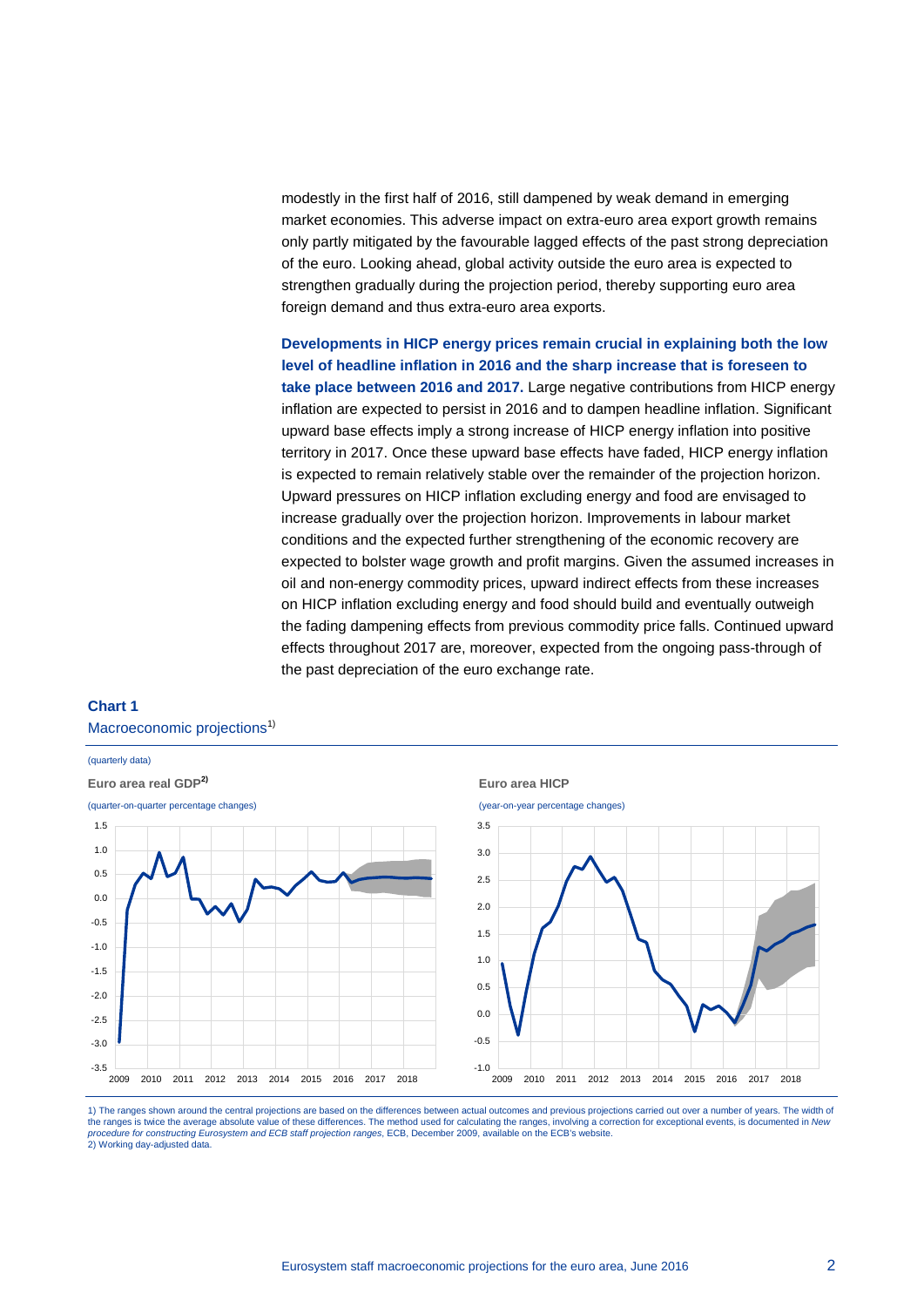# 2 Real economy

**The recovery in euro area activity is expected to remain resilient.** Real GDP growth increased to 0.5% in the first quarter of 2016. Recent survey data show that business and consumer sentiment have stabilised at levels above their long-term averages, pointing to sustained economic growth in the near term.

**Private consumption expenditure is projected to grow strongly in 2016, and to remain resilient beyond.** Nominal disposable income growth should gradually accelerate over the projection horizon, supported by employment growth and accelerating nominal compensation per employee. Non-labour personal income will contribute positively to nominal disposable income growth, broadly in line with profit developments. Real disposable income growth is expected to accelerate in 2016, before losing momentum in 2017 and beyond, mostly reflecting the pattern of energy price inflation. Low financing costs, a modest recovery in loan growth and moderately rising household net worth, all reinforced by the ECB's monetary policy measures, should support private consumption and be only partly offset by the adverse impact of lower net interest receipts on disposable income. In addition, progress achieved in deleveraging should also support private consumption growth. Overall, annual growth in private consumption is projected to increase from 1.7% in 2015 to 1.9% in 2016 before decelerating to 1.7% in 2017 and 1.5% in 2018.

# **Box 1**  Technical assumptions about interest rates, exchange rates and commodity prices

**Compared with the March projections, the main changes in the technical assumptions are significantly higher US dollar-denominated oil and non-energy commodity prices, a small depreciation of the effective exchange rate of the euro, and lower long-term market interest rates.**

#### Technical assumptions

|                                                                            | <b>June 2016</b> |        |        |        | <b>March 2016</b> |         |        |        |
|----------------------------------------------------------------------------|------------------|--------|--------|--------|-------------------|---------|--------|--------|
|                                                                            | 2015             | 2016   | 2017   | 2018   | 2015              | 2016    | 2017   | 2018   |
| Three-month EURIBOR<br>(percentage per annum)                              | 0.0              | $-0.3$ | $-0.3$ | $-0.3$ | 0.0               | $-0.3$  | $-0.3$ | $-0.2$ |
| Ten-year government bond vields<br>(percentage per annum)                  | 1.2              | 0.9    | 1.1    | 1.4    | 1.2               | 1.2     | 1.4    | 1.7    |
| Oil price (in USD/barrel)                                                  | 52.4             | 43.4   | 49.1   | 51.3   | 52.5              | 34.9    | 41.2   | 44.9   |
| Non-energy commodity prices, in USD<br>(annual percentage change)          | $-19.9$          | $-3.3$ | 4.3    | 4.6    | $-19.9$           | $-14.8$ | 3.0    | 4.7    |
| USD/EUR exchange rate                                                      | 1.11             | 1.13   | 1.14   | 1.14   | 1.11              | 1.11    | 1.12   | 1.12   |
| Euro nominal effective exchange rate<br>(EER38) (annual percentage change) | $-7.1$           | 4.2    | 0.2    | 0.0    | $-7.1$            | 4.8     | 0.2    | 0.0    |

**The technical assumptions about interest rates and commodity prices are based on market expectations, with a cut-off date of 10 May 2016.** Short-term rates refer to the three-month EURIBOR, with market expectations derived from futures rates. The methodology gives an average level for these short-term interest rates of -0.3% for 2016, 2017 and 2018. The market expectations

Eurosystem staff macroeconomic projections for the euro area, June 2016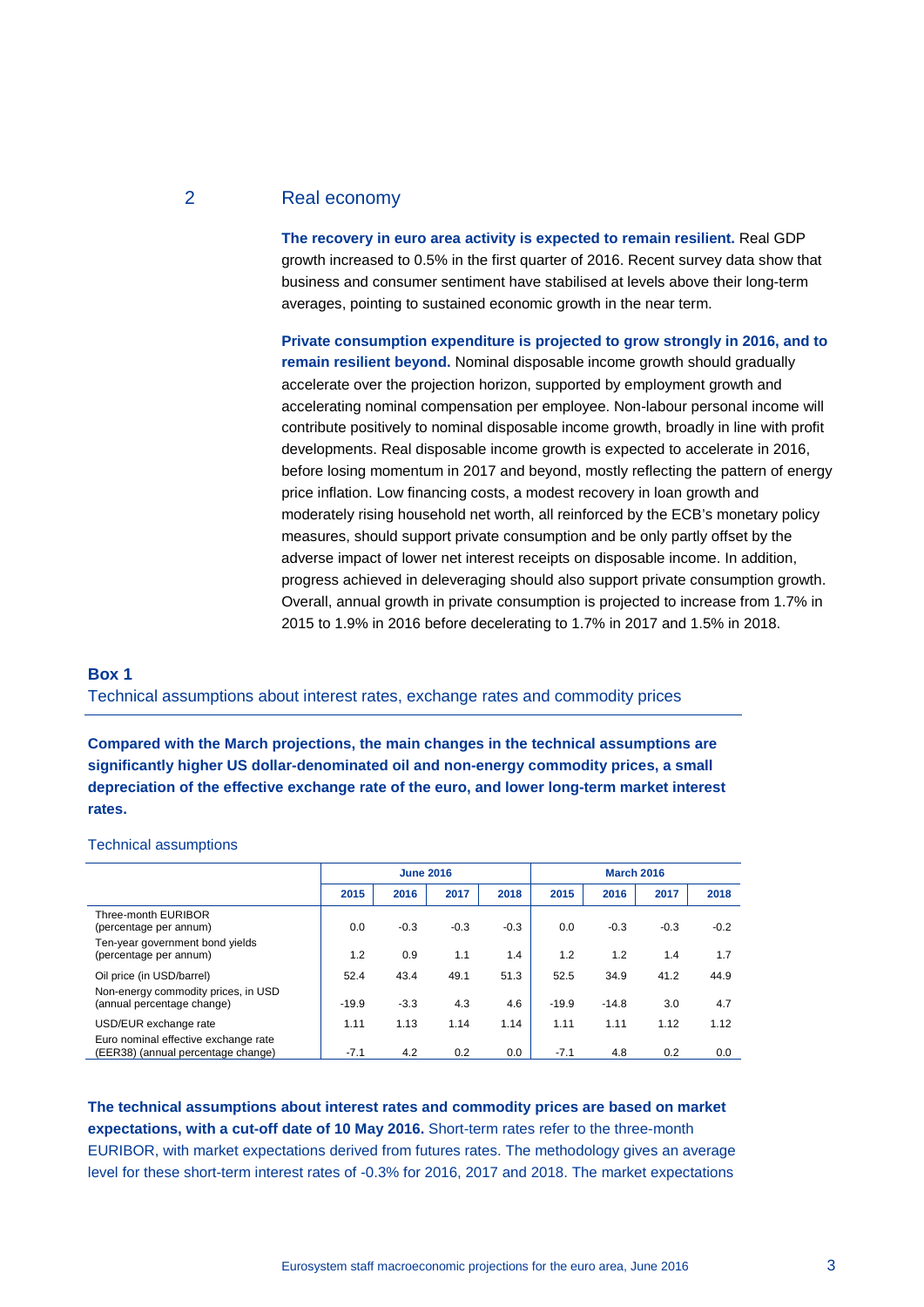for euro area ten-year nominal government bond yields imply an average level of 0.9% in 2016, 1.1% in [2](#page-3-0)017 and 1.4% in 2018.<sup>2</sup> Reflecting the path of forward market interest rates and the gradual pass-through of changes in market rates to lending rates, composite bank lending rates on loans to the euro area non-financial private sector are expected to decline somewhat in 2016, remain broadly unchanged in 2017 and rise modestly in 2018. As regards commodity prices, on the basis of the path implied by futures markets by taking the average of the two-week period ending on the cut-off date of 10 May, the price of a barrel of Brent crude oil is assumed to fall from USD 52.4 in 2015 to USD 43.4 in 2016, before rising to USD 49.1 in 2017 and USD 51.3 in 2018, which is around USD 8 higher in 2016 and 2017 and around USD 6 higher in 2018 than in the March projections. The prices of non-energy commodities in US dollars are assumed to fall somewhat in 2016 and to rise in 2017 and 2018.<sup>[3](#page-3-1)</sup> Bilateral exchange rates are assumed to remain unchanged over the projection horizon at the average levels prevailing in the two-week period ending on the cut-off date of 10 May. This implies an average exchange rate of USD 1.13 per euro in 2016 and USD 1.14 per euro in 2017 and 2018, compared with USD 1.11 in 2016 and USD 1.12 in 2017 and 2018 in the March projections. The effective exchange rate of the euro (against 38 trading partners) is assumed to be 0.6% weaker over the projection horizon than assumed in the March exercise.

> **The saving ratio is expected to decline until mid-2017 and to remain broadly unchanged thereafter.** A gradual pass-through of oil price-related real income gains is expected to continue to support the saving ratio somewhat in 2016, before unwinding in 2017. The saving ratio is then projected to stagnate over the remainder of the projection horizon, reflecting opposing factors. In general, declining unemployment, improving credit conditions and low interest rates point to a decline in the saving ratio. However, in some countries, debt deleveraging needs are expected to compensate for this and to lead to a rise in the saving ratio.

**Residential investment in the euro area is expected to recover modestly.** The projected acceleration of nominal disposable income growth and very low mortgage rates are expected to support a sustained recovery of residential investment. In addition, adjustment processes in the housing markets in many countries appear to have come to an end and house prices have bottomed out. Nonetheless, high unemployment and high levels of household debt in some countries as well as adverse demographic developments are likely to prevent a stronger increase in residential investment.

**Business investment is expected to continue its recovery.** Capital spending is projected to be supported by a number of factors, namely the very accommodative

-

<span id="page-3-0"></span><sup>2</sup> The assumption for euro area ten-year nominal government bond yields is based on the weighted average of countries' ten-year benchmark bond yields, weighted by annual GDP figures and extended by the forward path derived from the ECB's euro area all-bonds ten-year par yield, with the initial discrepancy between the two series kept constant over the projection horizon. The spreads between country-specific government bond yields and the corresponding euro area average are assumed to be constant over the projection horizon.

<span id="page-3-1"></span>Oil and food commodity price assumptions are based on futures prices up to the end of the projection horizon. The prices of other non-energy hard commodities are assumed to follow futures until the second quarter of 2017 and thereafter to evolve in line with global economic activity.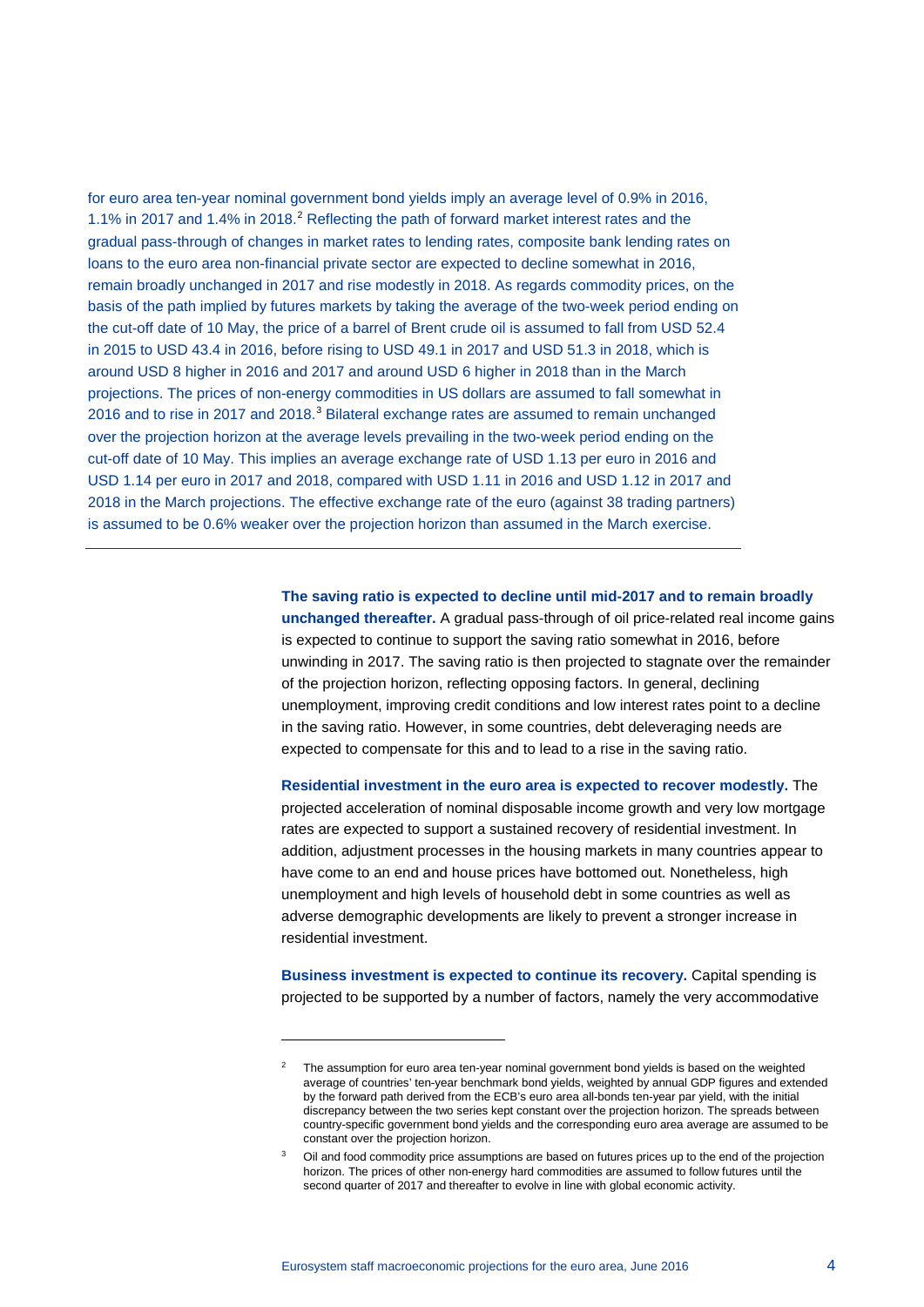monetary policy stance, further strengthened by the recent monetary policy measures by the ECB; the projected strengthening of both domestic and external demand; the need to modernise the capital stock after several years of subdued investment; the low cost and wide availability of external financing; fiscal measures in some countries; and a strengthening of profit mark-ups in the context of an already cash-rich non-financial corporations sector. Moreover, the strong recovery in stock prices observed over the past few years and moderate debt financing growth have brought the leverage ratio (debt to total assets) in the non-financial corporations sector close to historical lows. However, the recovery of business investment will be dampened by rigidities in product and labour markets, expectations of weaker potential output growth than in the past and heightened geopolitical uncertainty.

**Extra-euro area exports are projected to increase in line with euro area foreign demand.** Foreign demand is projected to gradually gather pace from the second half of 2016 onwards, in line with stronger global activity, but to remain well below its growth performance seen before the crisis (see Box 2). Extra-euro area export market shares are expected to remain broadly unchanged over the projection horizon, following their recent increases. Extra-euro area imports are set to grow in line with their historical elasticity to total demand, albeit continuing to grow faster than exports and implying a negative contribution of net trade to growth in 2016 and a neutral one thereafter. The current account surplus is expected to decrease marginally from 3.2% of GDP in 2015 to 2.8% in 2018.

# **Box 2** The international environment

**Global economic activity is expected to strengthen gradually, driven by still resilient growth prospects in most advanced economies and the progressive easing of the deep recessions seen in some large emerging market economies.** Favourable financing conditions and improving labour markets should support the outlook for advanced economies. The gradual deceleration of the Chinese economy is likely to weigh on growth in other emerging market economies, particularly in emerging Asia. Although the recent commodity price rebound alleviates some of the more acute pressures, commodity exporters will continue their adjustment to low commodity prices. Moreover, despite the recent rebound in financial markets, emerging market economies face an environment of tighter external financing conditions, partly associated with the normalisation of US monetary policy. Political uncertainty and geopolitical tensions are also weighing on demand in some countries.

**Global trade (excluding the euro area) returned to positive growth in the second half of 2015, after its pronounced weakness in the first half of last year.** In the short term, global imports remain affected by weakness in some emerging economies, particularly in Brazil and Russia. Thereafter, world trade is expected to strengthen gradually, in line with the recovery in global activity. The projection continues to assume that the medium-term elasticity of trade to global growth is around 1, significantly below pre-crisis levels. Overall, euro area foreign demand is expected to increase from 0.6% in 2015 to 2.0% in 2016, 3.5% in 2017 and 4.0% in 2018.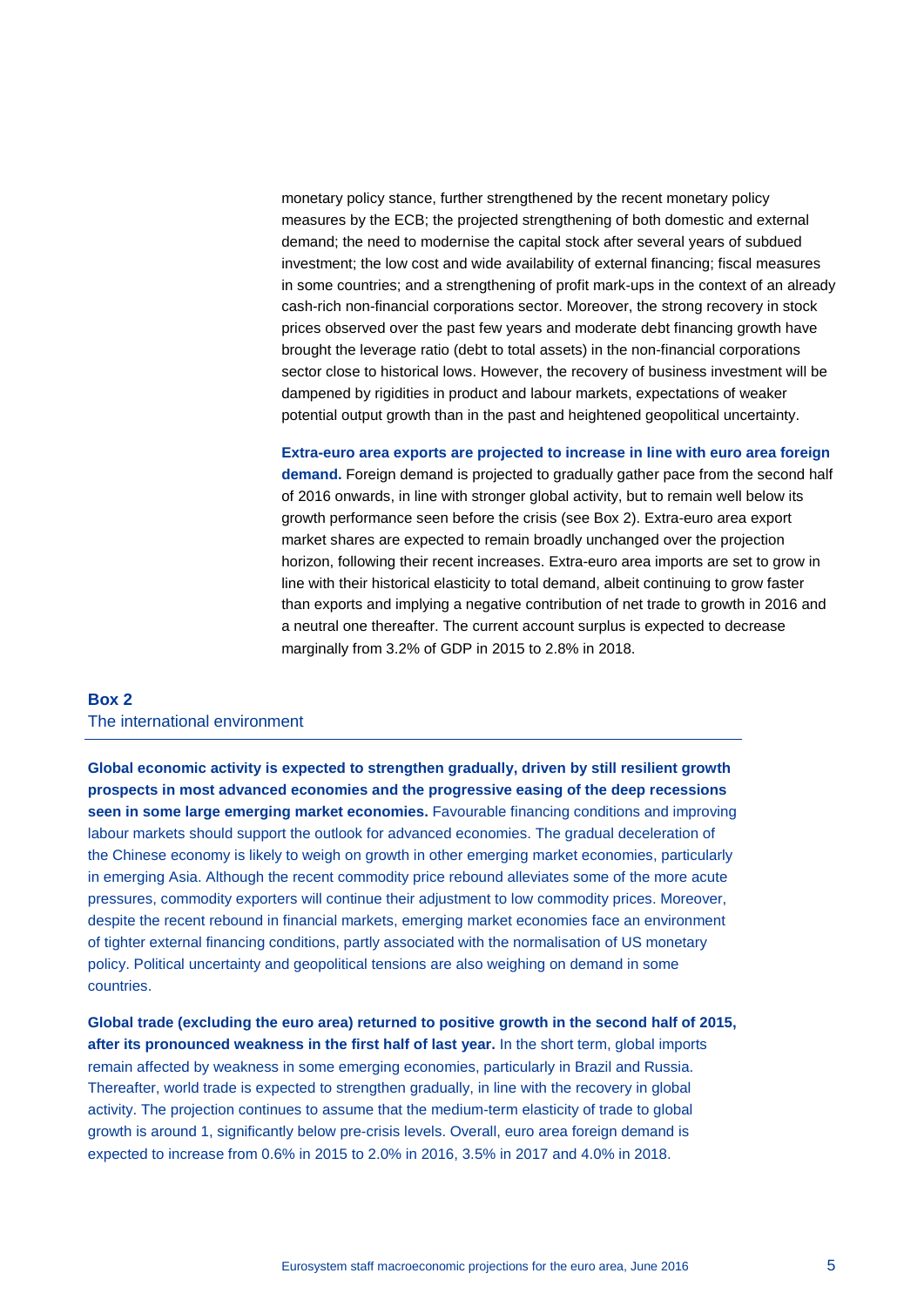# **Compared with the March 2016 projections, global activity and euro area foreign demand have been revised downwards.**

#### The international environment

(annual percentage changes)

|                                                  | <b>June 2016</b> |      |      |      | <b>March 2016</b> |      |      |      |
|--------------------------------------------------|------------------|------|------|------|-------------------|------|------|------|
|                                                  | 2015             | 2016 | 2017 | 2018 | 2015              | 2016 | 2017 | 2018 |
| World (excluding euro area) real GDP             | 3.1              | 3.1  | 3.7  | 3.8  | 3.1               | 3.2  | 3.8  | 3.9  |
| Global (excluding euro area) trade <sup>1)</sup> | 0.7              | 1.8  | 3.5  | 4.0  | 0.7               | 2.2  | 3.8  | 4.1  |
| Euro area foreign demand <sup>2)</sup>           | 0.6              | 2.0  | 3.5  | 4.0  | 0.4               | 2.2  | 3.8  | 4.1  |

1) Calculated as a weighted average of imports.

2) Calculated as a weighted average of imports of euro area trade partners.

**Overall, real GDP is expected to rise by 1.6% in 2016 and 1.7% in both 2017 and 2018.**

**The negative output gap is expected to narrow steadily over the projection horizon, reflecting only moderate potential output growth.** Potential output growth is estimated to edge up during the projection period, but remain far below its pre-crisis rate of around 1.7%. The subdued momentum of potential output reflects primarily a fairly low contribution from capital following a protracted period of modest investment growth. The contribution from labour is projected to improve over the horizon, reflecting an increasing working age population in the context of increasing labour force participation, partly on account of some structural reforms, and also reflecting ongoing immigration.

**Euro area labour market conditions should continue to improve over the projection horizon, somewhat faster than previously expected.** Employment is projected to continue to increase over the projection horizon. The labour force is expected to expand strongly in 2016 and 2017, partly reflecting the inflow of refugees and the encouraged worker effect. The unemployment rate is expected to decline but to remain at a historically elevated level. Developments in employment imply a pick-up in labour productivity growth from 0.6% in 2015 to 0.9% in 2018, in line with its normal pro-cyclical pattern.

**Compared with the March 2016 projections, the prospects for real GDP growth in 2016 have been revised up.** The upward revision in 2016 partly reflects a more positive carry-over impact related to historical data revisions as well as stronger than expected growth in the first quarter of the year and a reduction in uncertainty related to the decline in financial market volatility. Beyond the near term, the growth outlook is broadly unchanged, masking downward impacts from higher oil prices and weaker foreign demand which are largely offset by the favourable impact of the March 2016 monetary policy measures.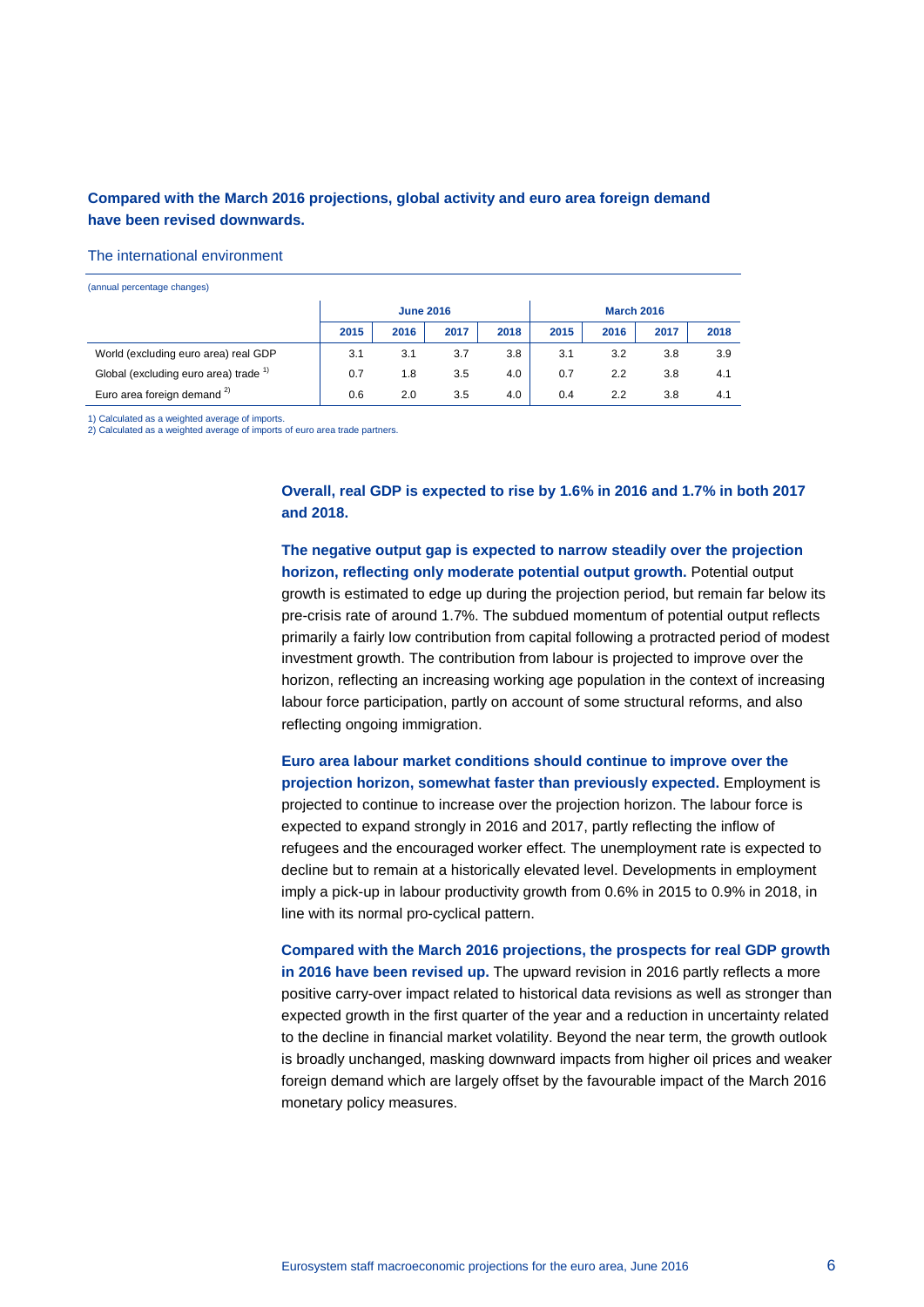# 3 Prices and costs

**Recent developments in HICP inflation have been shaped by low energy prices and modest trends in HICP inflation excluding energy and food.** HICP inflation stood at -0.1% in May 2016, reflecting a rate of -8.1% for the energy component and of 0.8% for the HICP excluding food and energy.

**Over the projection horizon, external price pressures are expected to rise, contributing significantly to an increase in headline inflation.** Upward oil pricerelated base effects in HICP energy inflation and the assumed further increases as embedded in oil futures prices should account for a significant part of the pick-up in headline inflation between 2016 and 2017. Upward pressures on headline inflation are also expected to continue to be passed through from the substantial past depreciation of the exchange rate of the euro as of mid-2014. HICP inflation excluding energy and food should increase gradually over the projection horizon as labour market conditions improve and the economic recovery strengthens, supported by the ECB's monetary policy measures.

**Wage growth is moderate but projected to strengthen somewhat as labour market conditions gradually tighten.** Wage growth is being dampened by elevated unemployment, low productivity growth, adjustment processes across countries to regain competitiveness, and higher wage flexibility following structural labour market reforms implemented during the crisis. In this respect, compositional effects are expected to continue to dampen aggregate wage growth, as new jobs appear to be created in particular in sectors with relatively lower labour productivity and, hence, lower wages levels. Overall, compensation per employee growth is expected to rise gradually from 1.3% on average in 2016 to 1.8% in 2017 and 2.2% in 2018.

**Profit margins should benefit from the ongoing economic recovery.** The envisaged further improvements in demand are expected to foster businesses' pricing power and, hence, profit margins. Profit margins have recently benefited from the windfall gains from lower oil prices, but this effect is expected to fade in the near term in line with the recent and assumed further increases in oil prices as indicated by the oil price futures curve. The foreseen increases in unit labour cost growth over the projection horizon are, moreover, envisaged to exert a dampening impact on profit margins in particular in 2018.

**Compared with the March projections, the outlook for HICP inflation has been revised up slightly for 2016 and has remained broadly unchanged for 2017 and 2018.** Upward revisions of HICP energy inflation related to changes in oil price assumptions have slightly outweighed the downward revisions of the non-energy components of the HICP for 2016. For 2017 and 2018 upward revisions of the energy and food components have been broadly offset by downward revisions in HICP inflation excluding food and energy.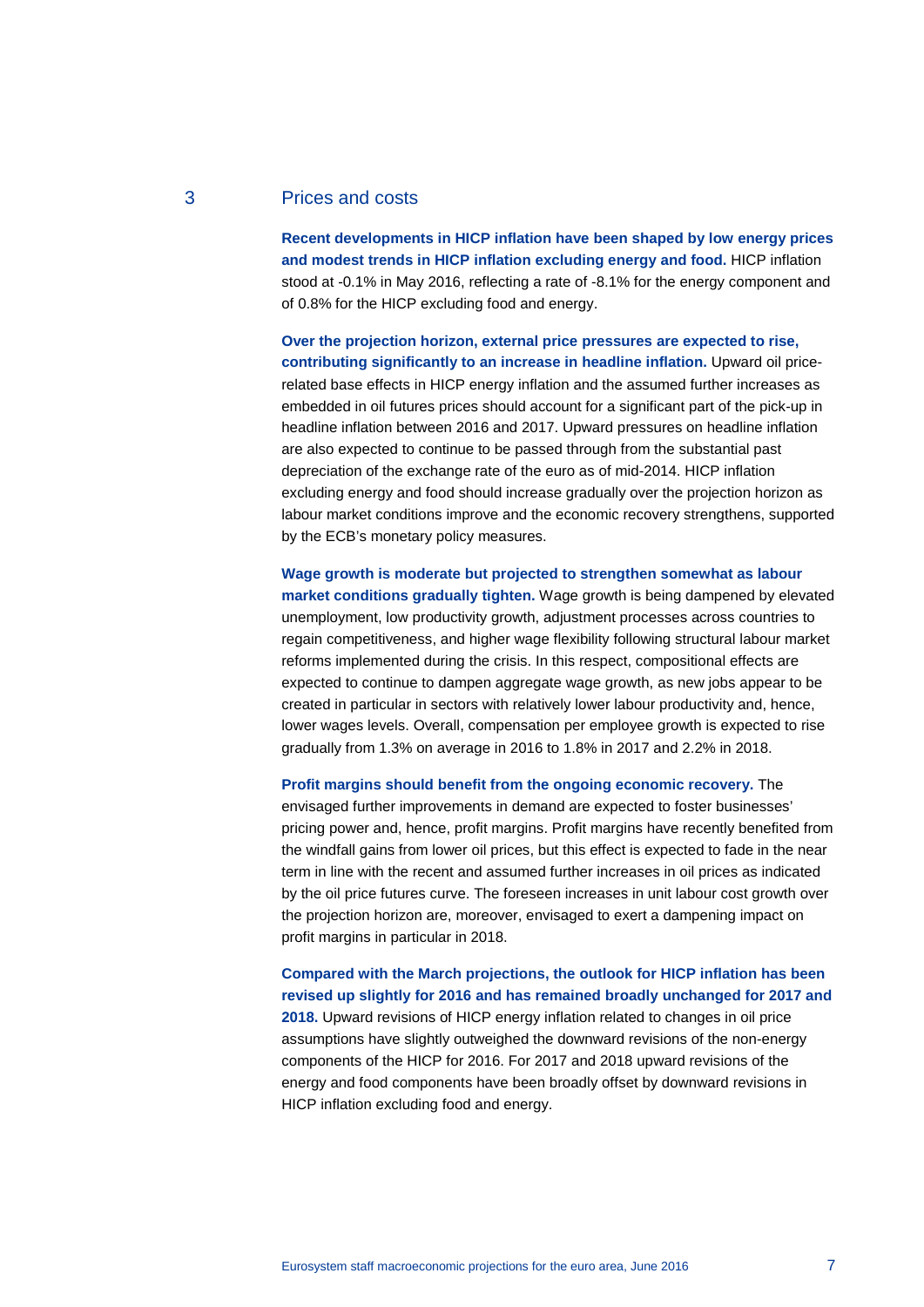# 4 Fiscal outlook

**The fiscal stance is expected to provide a small positive contribution to demand in 2016 and to turn broadly neutral in 2017 and 2018.** The fiscal stance is measured as the change in the cyclically adjusted primary balance net of government support to the financial sector. The expansionary fiscal stance in 2016 stems mainly from cuts in direct taxes and social security contributions in several countries and higher expenditures relating to the inflow of refugees.

**Over the projection horizon, both the general government budget deficit and debt ratios are projected to be on a downward path.** The deficit reduction in 2016 stems from a decline in interest payments and the improvement in the cyclical component, which are partly offset by a loosening of the fiscal policy stance. In 2017- 18 the favourable effect of lower interest payments is likely to be compounded by an improvement in the primary balance resulting mainly from favourable cyclical developments. Over the period 2016-18 the gradual reduction in government debt is expected to be supported mainly by the favourable growth-interest rate differential in the light of the projected economic recovery and assumed low interest rates. Small primary surpluses are also likely to have a favourable impact on the debt path.

#### **Compared with the projections published in March, the fiscal outlook is more**

**favourable.** The government budget balance has been revised upward throughout the projection horizon owing to an assumption of less dynamic growth in government consumption, including the compensation of public employees, amid broadly unchanged nominal GDP growth in 2017-18.The debt-to-GDP ratio is also expected to be lower over the projection horizon, reflecting higher primary surpluses and, particularly in 2016, a more favourable growth-interest rate differential, which stems from the upward revision to nominal GDP growth.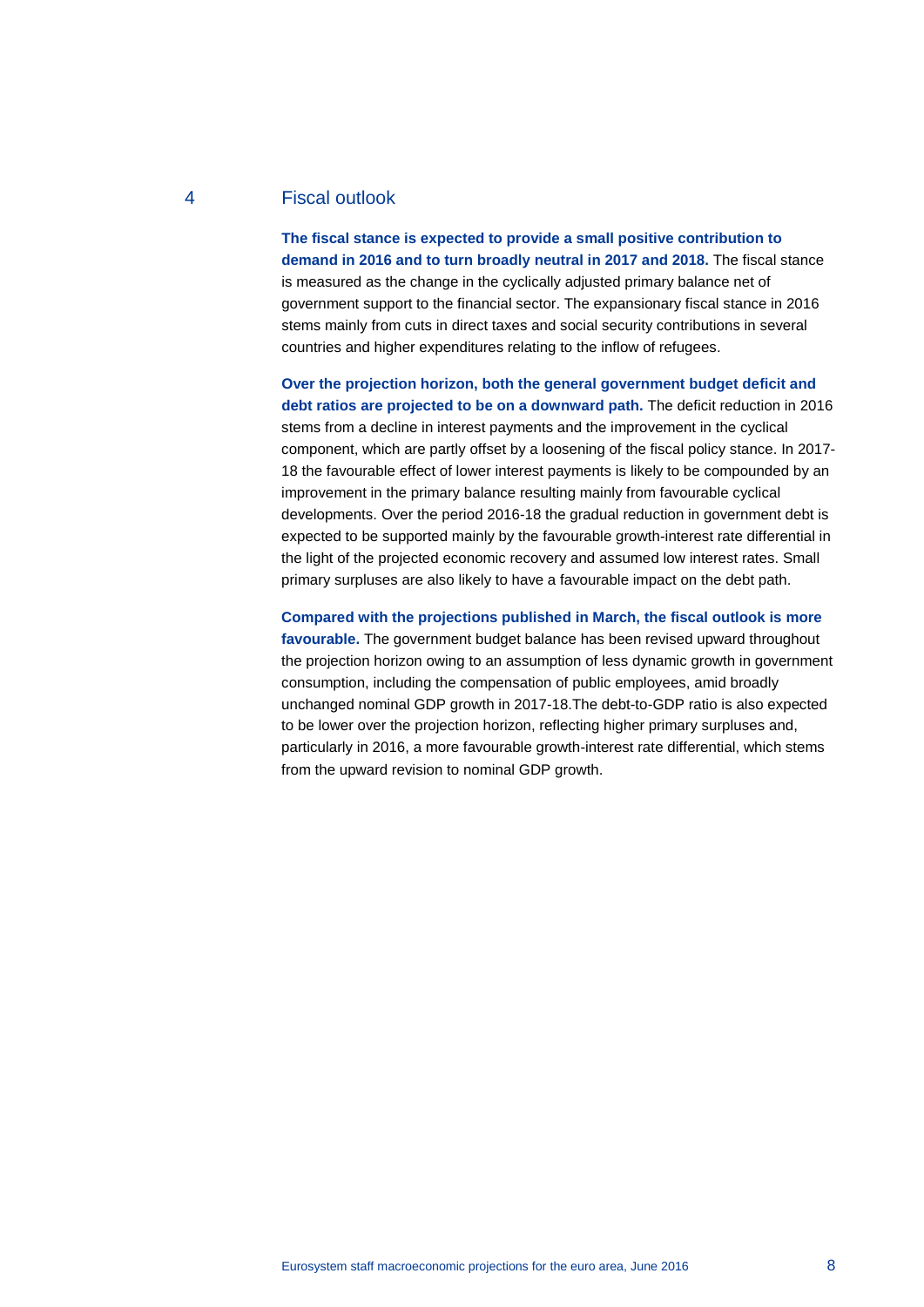# **Table 1** Macroeconomic projections for the euro area<sup>1)</sup>

(annual percentage changes)

|                                                                |        |                   | <b>June 2016</b>  |                   | <b>March 2016</b> |                    |                             |                   |  |
|----------------------------------------------------------------|--------|-------------------|-------------------|-------------------|-------------------|--------------------|-----------------------------|-------------------|--|
|                                                                | 2015   | 2016              | 2017              | 2018              | 2015              | 2016               | 2017                        | 2018              |  |
| Real GDP <sup>1)</sup>                                         | 1.6    | 1.6               | 1.7               | 1.7               | 1.5               | 1.4                | 1.7                         | 1.8               |  |
|                                                                |        | $[1.3 - 1.9]^{2}$ | $[0.7 - 2.7]^{2}$ | $[0.5 - 2.9]^{2}$ |                   | $[1.0 - 1.8]^{2}$  | $[0.7 - 2.7]$ <sup>2)</sup> | $[0.6 - 3.0]^{2}$ |  |
| Private consumption                                            | 1.7    | 1.9               | 1.7               | 1.5               | 1.6               | 1.9                | 1.8                         | 1.6               |  |
| Government consumption<br>Gross fixed capital                  | 1.3    | 1.5               | 0.8               | 0.9               | 1.4               | 1.5                | 1.1                         | 1.2               |  |
| formation                                                      | 2.7    | 3.2               | 3.4               | 3.3               | 2.5               | 2.7                | 3.6                         | 3.3               |  |
| Exports $3)$                                                   | 5.2    | 3.2               | 4.2               | 4.4               | 4.8               | 3.0                | 4.3                         | 4.6               |  |
| Imports $3)$                                                   | 6.0    | 4.7               | 4.7               | 4.8               | 5.4               | 4.6                | 5.3                         | 5.1               |  |
| Employment<br>Unemployment rate                                | 1.0    | 1.1               | 0.9               | 0.9               | 1.1               | 0.9                | 0.8                         | 0.9               |  |
| (percentage of labour force)                                   | 10.9   | 10.2              | 9.9               | 9.5               | 10.9              | 10.4               | 10.2                        | 9.9               |  |
| <b>HICP</b>                                                    | 0.0    | 0.2               | 1.3               | 1.6               | 0.0               | 0.1                | 1.3                         | 1.6               |  |
|                                                                |        | $[0.1 - 0.3]^{2}$ | $[0.6 - 2.0]^{2}$ | $[0.7 - 2.5]^{2}$ |                   | $[-0.2 - 0.4]^{2}$ | $[0.6 - 2.0]$ <sup>2)</sup> | $[0.8 - 2.4]^{2}$ |  |
| HICP excluding energy<br>HICP excluding energy and             | 0.9    | 0.9               | 1.2               | 1.6               | 0.9               | 1.1                | 1.3                         | 1.5               |  |
| food<br>HICP excluding energy,<br>food and changes in indirect | 0.8    | 1.0               | 1.2               | 1.5               | 0.8               | 1.1                | 1.3                         | 1.6               |  |
| taxes $4)$                                                     | 0.8    | 0.9               | 1.2               | 1.5               | 0.8               | 1.1                | 1.3                         | 1.6               |  |
| Unit labour costs                                              | 0.8    | 0.8               | 1.0               | 1.3               | 0.9               | 1.1                | 0.9                         | 1.2               |  |
| Compensation per employee                                      | 1.3    | 1.3               | 1.8               | 2.2               | 1.3               | 1.5                | 1.9                         | 2.1               |  |
| Labour productivity                                            | 0.6    | 0.5               | 0.8               | 0.9               | 0.4               | 0.4                | 0.9                         | 0.9               |  |
| General government budget<br>balance (percentage of GDP)       | $-2.1$ | $-1.9$            | $-1.7$            | $-1.4$            | $-2.1$            | $-2.1$             | $-2.1$                      | $-2.0$            |  |
| Structural budget balance<br>(percentage of GDP) <sup>5)</sup> | $-1.6$ | $-1.9$            | $-1.8$            | $-1.6$            | $-1.7$            | $-2.1$             | $-2.2$                      | $-2.1$            |  |
| General government gross<br>debt (percentage of GDP)           | 90.7   | 90.0              | 89.0              | 87.4              | 91.1              | 90.8               | 90.0                        | 89.2              |  |
| Current account balance<br>(percentage of GDP)                 | 3.2    | 2.9               | 2.8               | 2.8               | 3.0               | 3.0                | 2.6                         | 2.5               |  |

1) Working day-adjusted data.

2) The ranges shown around the projections are based on the differences between actual outcomes and previous projections carried out over a number of years. The width of the ranges is twice the average absolute value of these differences. The method used for calculating the ranges, involving a correction for exceptional events, is documented in *New*<br>*procedure for constructing Eurosystem and* 

3) Including intra-euro area trade. 4) The sub-index is based on estimates of actual impacts of indirect taxes. This may differ from Eurostat data, which assume a full and immediate pass-through of tax impacts to the **HICP** 

5) Calculated as the government balance net of transitory effects of the economic cycle and temporary measures taken by governments (for the ESCB approach, see *Working Paper*<br>Series, No. 77, ECB, September 2001, and *Work* Series, No 77, ECB, September 2001, and *Working Paper Series*, No 579, ECB, January 2007). The projection of the structural balance is not derived from an aggregate mea the output gap. Under the ESCB methodology, cyclical components are calculated separately for different revenue and spending items. For more details, see the box entitled<br>"Cyclical adjustment of the government budget balan

#### **Box 3**

Sensitivity analyses

#### **Projections rely heavily on technical assumptions regarding the evolution of certain key**

**variables.** Given that some of these variables can have a large impact on the projections for the euro area, examining the sensitivity of the latter with respect to alternative paths of these underlying assumptions can help in the analysis of risks around the projections. This box discusses the uncertainty around some key underlying assumptions and the sensitivity of the projections with respect to these variables.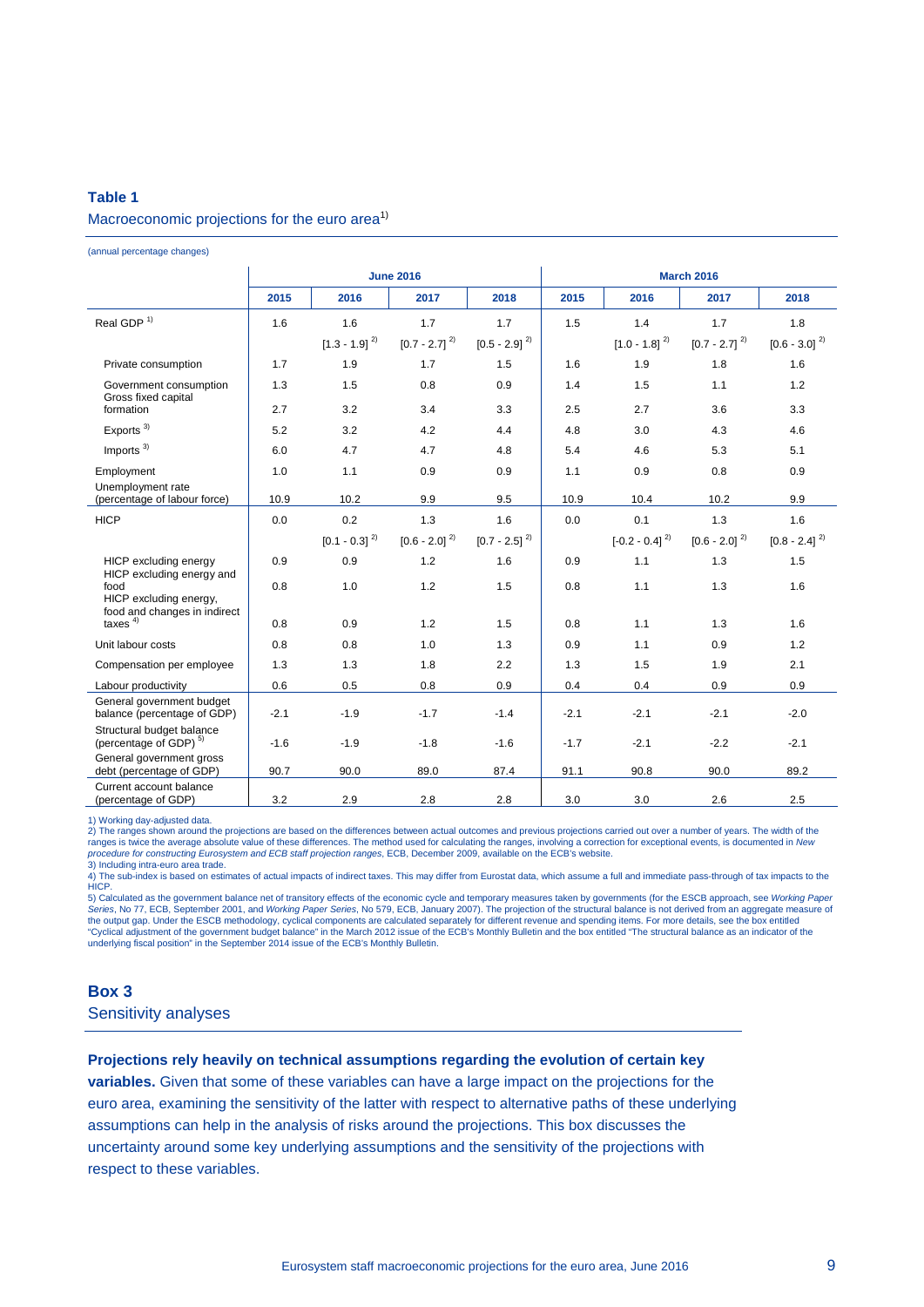#### **1) An alternative oil price path**

**Alternative oil price models point to a risk of oil prices rising somewhat faster over the projection horizon than suggested by futures.** The technical assumptions for oil price developments underlying the baseline projections, based on futures markets, predict an increasing path for oil prices, with the price per barrel of Brent crude oil reaching USD 52 at the end of 2018. This path is consistent with a moderate recovery of world oil demand, a scenario possibly associated with the global economic recovery gaining traction, and with a small decline in oil supply. A combination of alternative models used by Eurosystem staff<sup>[4](#page-9-0)</sup> to project oil prices over the projection horizon currently suggests a higher oil price in 2017 and 2018 than assumed in the technical assumptions. This could emerge owing to a stronger recovery in world oil demand thanks to a stronger than expected pick-up in global activity, and/or a stronger reduction in oil supply owing to lower investment in the oil sector and thus to a reduction in oil exploitation capacity in some oilproducing countries. The materialisation of an alternative path, in which oil prices would be 10% higher than in the baseline by 2018, would marginally dampen real GDP growth, while entailing a somewhat faster increase in HICP inflation (up by about 0.1 percentage point in 2017 and 0.2 percentage point in 2018).

#### **2) An alternative exchange rate path**

-

**This sensitivity analysis investigates the impact of a lower path of the exchange rate of the euro compared with the baseline.** Depreciation risks to the euro exchange rate mainly stem from a divergence in the monetary policy stance on either side of the Atlantic. In particular, further monetary policy accommodation in the euro area as well as an earlier than expected rise in the US federal funds rate could put further downward pressure on the euro. The alternative path of the exchange rate of the euro is based on the 25th percentile of the distribution provided by the optionimplied risk-neutral densities for the USD/EUR exchange rate on 10 May 2016. This path implies a gradual depreciation of the euro vis-à-vis the US dollar to an exchange rate of 1.04 USD/EUR in 2018, which is 8.8% below the baseline assumption for that year. The corresponding assumptions for the nominal effective exchange rate of the euro reflect historical regularities, whereby changes in the USD/EUR exchange rate reflect changes in the effective exchange rate with an elasticity of around 50%. This assumption results in a gradual downward divergence of the effective exchange rate of the euro from the baseline, bringing it to a level 4.6% below the baseline in 2018. In this scenario, the average of the results from a number of staff macroeconomic models points to higher real GDP growth (up by 0.1-0.2 percentage point) and higher HICP inflation (up by 0.1-0.3 percentage point) in 2016, 2017 and 2018.

<span id="page-9-0"></span><sup>4</sup> See the four-model combination presented in the article entitled "Forecasting the price of oil", *Economic Bulletin*, Issue 4, ECB, 2015.